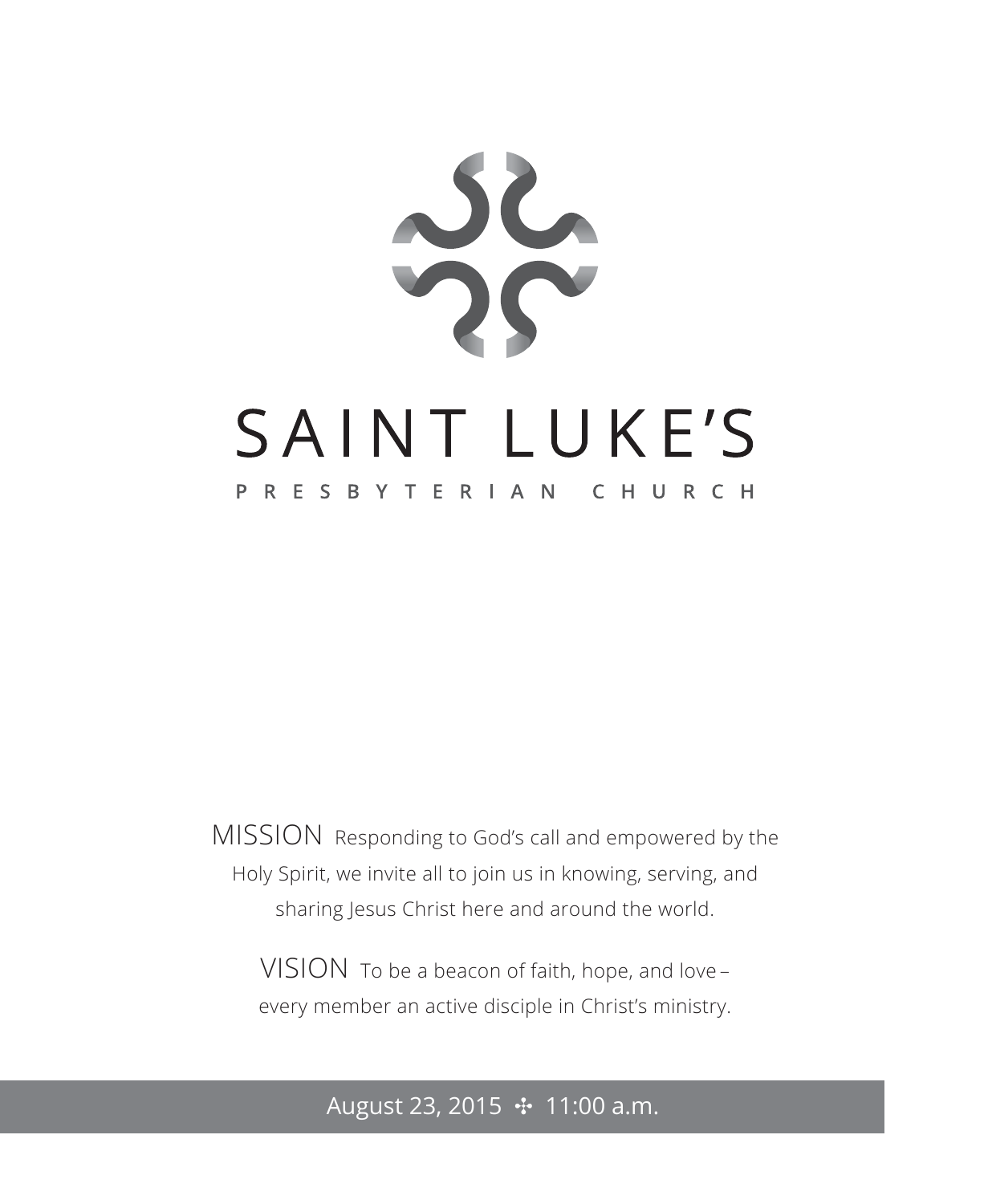

1978 Mount Vernon Road • Dunwoody, Georgia 30338 770.393.1424 • www.slpres.org

# **August 23, 2015**

13th Sunday after Pentecost

**Liturgical Color:** *Green Green is used to represent spiritual growth.*

*The flowers are given by Bob Smallwood to the glory of God and in loving memory of his wife, Shirley Smallwood.*

### **SUNDAY SCHEDULE**

**8:30 a.m.** Chapel Communion Service **9:30 a.m.** Sunday School **11:00 a.m.** Sanctuary Worship Service *Nursery available at all services & Sunday School*

### **SERVING TODAY**

| Acolytes Supervisor, Cailin Thelen               |  |
|--------------------------------------------------|--|
|                                                  |  |
|                                                  |  |
|                                                  |  |
|                                                  |  |
| <b>Chancel Guild Nancy Self</b>                  |  |
| <b>Continental Breakfast Saint Luke's Choirs</b> |  |
| <b>Greeters</b> Hamlin & McGoldrick Families     |  |
|                                                  |  |
| Sound  Bob Burroughs                             |  |

#### **WELCOME, GUESTS!**

We are delighted you are worshiping with us!

**DURING** the Welcome, please print the requested information on the Friendship Pad and pass the Friendship Pad down the pew.

**AFTER** the worship service, please join Deacon Niki Rabren, Elder Allison Thornton, and our Pastors in the Narthex (Sanctuary lobby). They will answer questions and provide you with a Guest Packet and a loaf of freshly-baked bread.

**FOR MORE** information about our programs, ministries or membership, please contact one of our Pastors at 770.393.1424.

# **THAT ALL MAY WORSHIP**

**ASSISTIVE** hearing devices, large print hymnals, large print bulletins and pew cushions are available. Please contact an usher for further assistance.



**CHILDREN** are a precious part of our church family, and we encourage all families to include them in worship. Worship notebooks are available on the back ledges of the sanctuary for preschool and elementary ages, and we invite all children to walk up for an age-appropriate message during "Tell Us Our Story" each week. After that time children are welcome to remain in worship, or to play and hear a Bible story in child care (PreK and younger).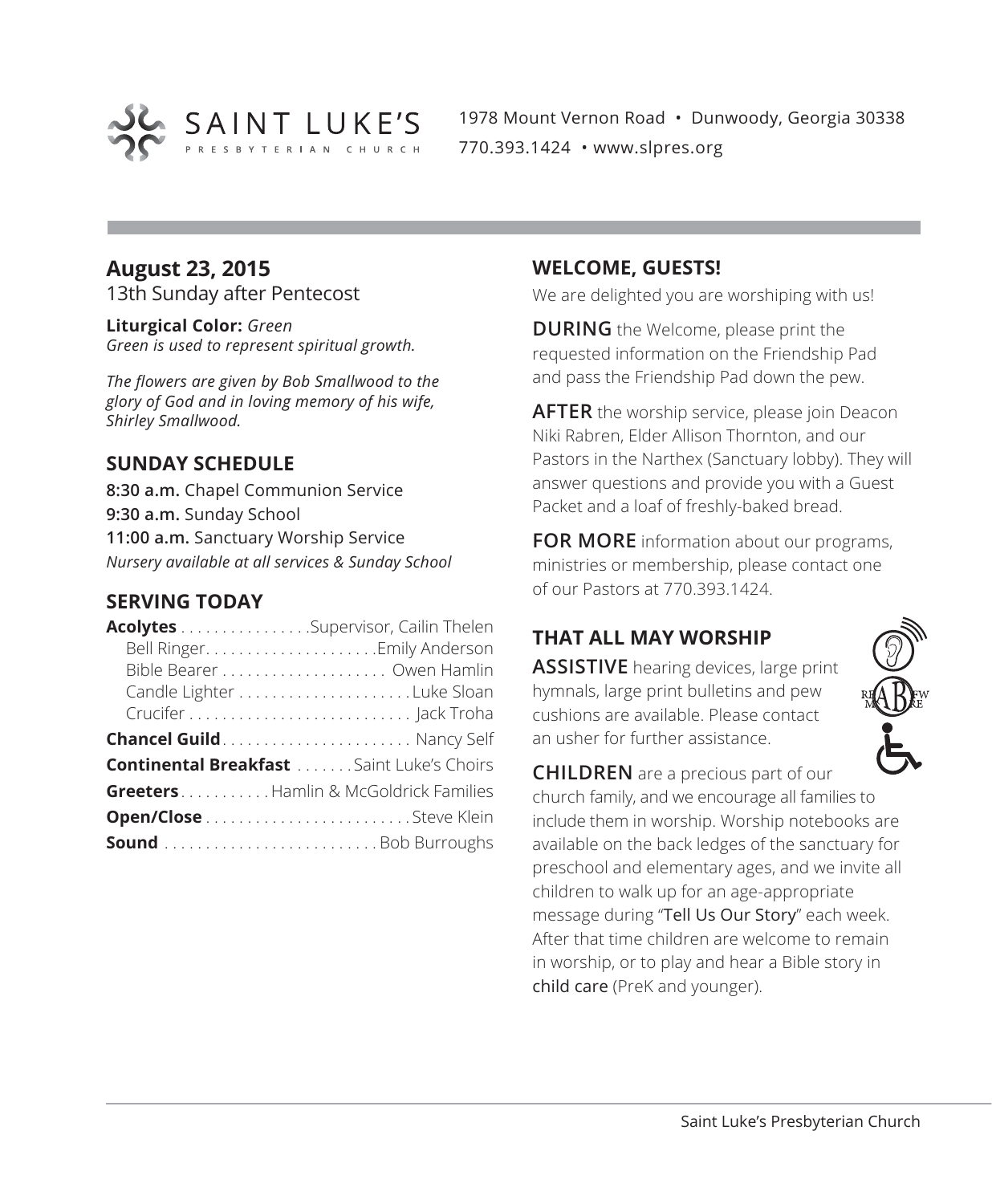# **In Preparation for Worship**

"Not all of us can do great things. But we can do small things with great love."

*- Mother Theresa of Calcutta*

| <b>Gathering Prayer</b>                                  | AIR GUATEMALA, HOI HONDURAS, ACCIÓN MEXICO, THORNWELL: Shannon Dill    |  |
|----------------------------------------------------------|------------------------------------------------------------------------|--|
|                                                          | <b>Chiming of the Hour</b>                                             |  |
| <b>Prelude</b>                                           | Nuvole Bianche Ludovico Eingudi<br>Samantha Holley, piano              |  |
|                                                          | <b>Welcome &amp; Passing of the Peace</b>                              |  |
|                                                          | Leader: May the peace of Christ be with you.                           |  |
|                                                          | People: And also with you.                                             |  |
| * Call to Worship                                        | ACCIÓN MEXICO: Michelle & James Moebes                                 |  |
|                                                          | Leader: The God who gives passion and purpose to our lives             |  |
|                                                          | People: calls us together for worship.                                 |  |
|                                                          | Leader: The God whose light shines in the darkest corners of the world |  |
|                                                          | People: calls us together to be renewed and sent out.                  |  |
| Leader: The God who challenges us to share the good news |                                                                        |  |
|                                                          | People: draws near to us this morning, to enliven us once more.        |  |
| All:                                                     | Let us worship God together.                                           |  |
| * Hymn #767                                              | Together We Serve SAN ANSELMO                                          |  |

# **Call to Confession**  \*

Leader: The Lord be with you. **People: And also with you.**

Leader: Let us pray.

# **Prayer of Confession**  \*

 **Lord Jesus Christ, we confess that we fail to recognize You among our neighbors, near and far—those who are hungry and thirsty, outcast and stripped of dignity, suffering in sickness or in prison. Forgive us, we pray. Teach us to reach out in love and service to one another, just as You have done for us, so that all will know Your loving embrace. Hear us now, Gracious God, as we pray silently...** *(time of silent confession)*

Leader: Lord, in Your mercy,

**All: Hear our prayer, Amen.**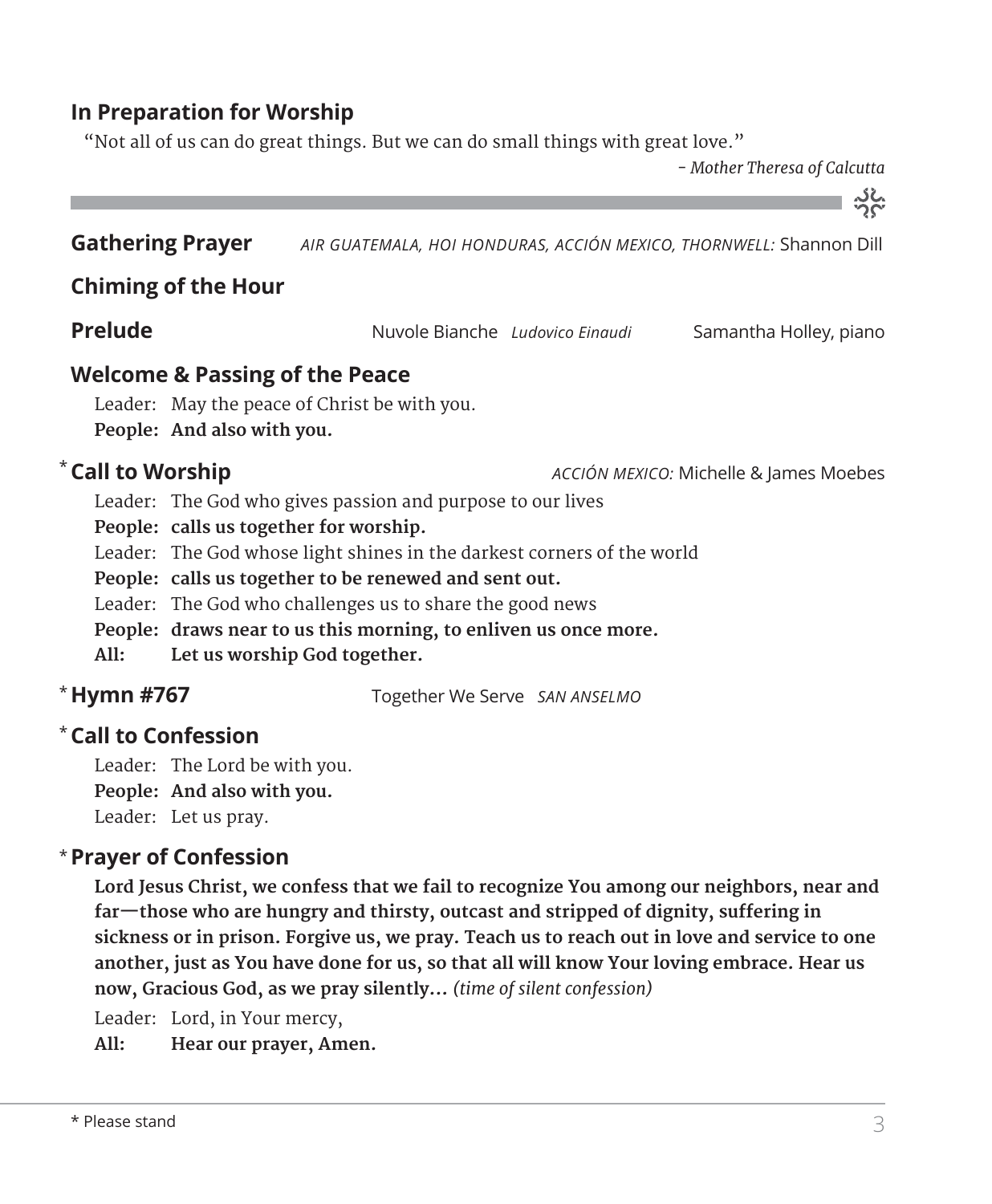# **Assurance of Forgiveness** \*

#### \* Song of Praise

**Song of Praise** Glory Be to the Father *GLORIA PATRI*

 **Glory be to the Father, and to the Son, and to the Holy Ghost; as it was in the beginning, is now, and ever shall be, world without end. Amen, amen.**

**Tell Us Our Story** *HONDURAS:* David King *Parents may take their young children (through PreK) to our nursery, Rm. 121 in Sheppard Hall.* 

# **Morning Prayer & The Lord's Prayer**

 **Our Father Who art in heaven, hallowed be Thy name. Thy kingdom come, Thy will be done, on earth as it is in heaven. Give us this day our daily bread; and forgive us our debts, as we forgive our debtors; and lead us not into temptation, but deliver us from evil. For Thine is the kingdom and the power and the glory, forever. Amen.**

**Anthem** Morning has Broken *BUNESSAN, arr. Arlen Clarke* Chancel Choir Morning has broken like the first morning, blackbird has spoken like the first bird. Praise for the singing, praise for the morning, praise for them springing fresh from the word. Sweet the rain's new fall, sunlit from heaven, like the first dewfall on the first grass. Praise for the sweetness of the wet garden, sprung in completeness where his feet pass. Mine is the sunlight, mine is the morning, born of the one light Eden saw play. Praise with elation, praise every morning, God's recreation of the new day. Amen. *Eleanor Farjeon*

| <b>Reading</b>                | The Starfish Story           | ACCIÓN MEXICO: Billy Martin |
|-------------------------------|------------------------------|-----------------------------|
| <b>Scripture</b>              | Colossians 3:12-17; page 190 | AIR GUATEMALA: Anne Hallum  |
| Leader: The Word of the Lord. |                              |                             |

**People: Thanks be to God.** 

**Sermon** Summer Celebration

*Today's sermon reflects on the way God has been at work through the people of Saint Luke's this summer.*

*AIR GUATEMALA:* Glenda Gray *HOI HONDURAS:* Reed Thomas *MOUNTAIN T.O.P.:* Haley Wolfe *ACCIÓN MEXICO:* Barry Smith *MASSANETTA SPRINGS:* Brian Anderson *THORNWELL:* Ansley Crutchfield *MONTREAT:* Cameron Westcott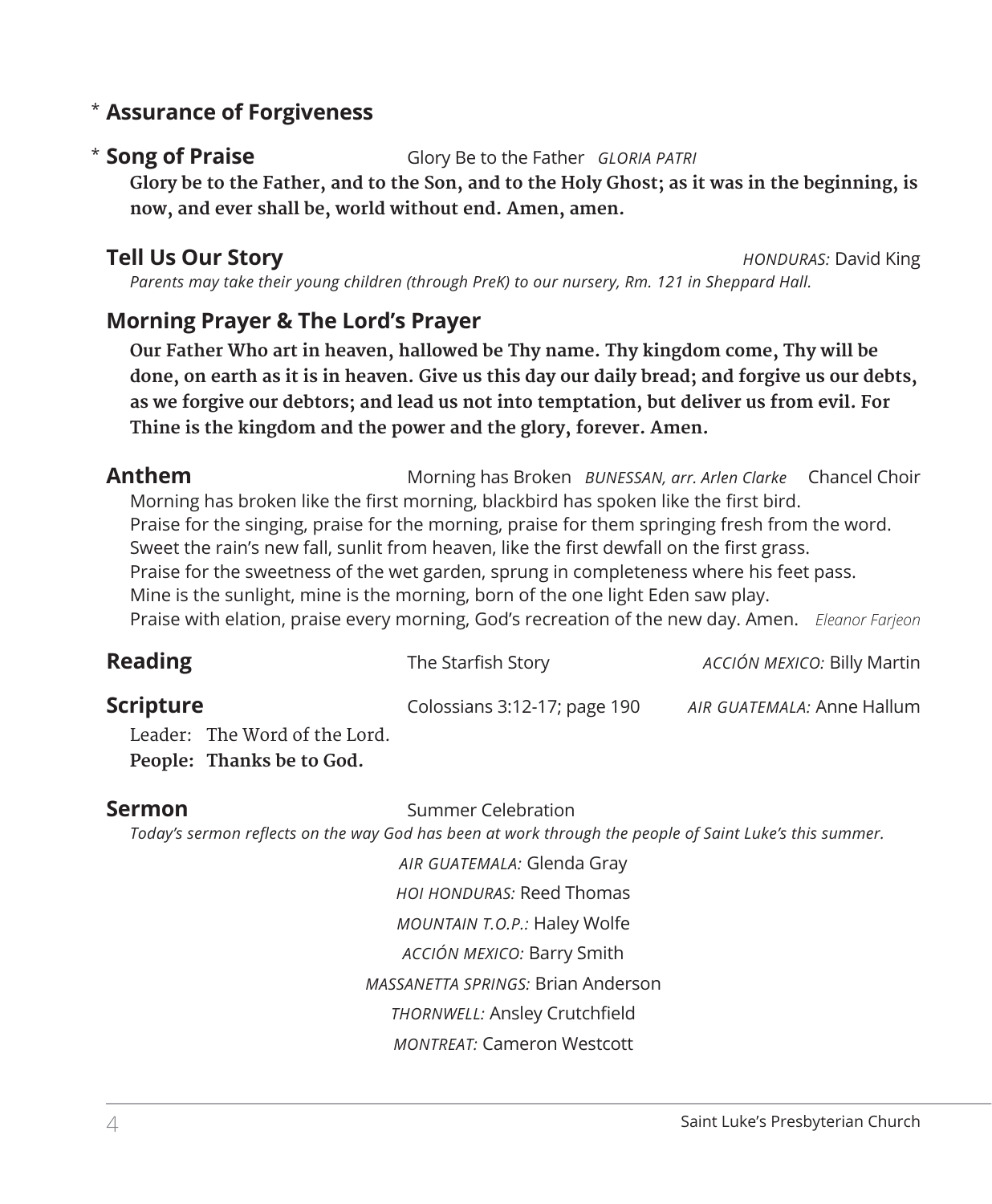#### \* **Affirmation of Faith** *MOUNTAIN T.O.P.:* **Chris Wolfe**

*from* A Brief Statement of Faith, PCUSA

 **In life and in death we belong to God. Through the grace of our Lord Jesus Christ, the love of God, and the communion of the Holy Spirit, we trust in the one triune God, the Holy One of Israel, whom alone we worship and serve.**

 **In gratitude to God, empowered by the Spirit, we strive to serve Christ in our daily tasks and to live holy and joyful lives, even as we watch for God's new heaven and new earth, praying, "Come, Lord Jesus!" With believers in every time and place, we rejoice that nothing in life or in death can separate us from the love of God in Christ Jesus our Lord. Glory to the Father, and to the Son, and to the Holy Spirit. Amen.**

**Offering** *MOUNTAIN T.O.P.:* Forrest Herrick

*Giving is a tangible sign of worship. If you give electronically, there is a blue, laminated, 'electronic giving' card in the pew rack to place into the offering plate as it is passed.* 

*Michael Weaver & Phil Wickham*

**Offertory Conserver Conserverse Conserverse Conserverse Conserverse Conserverse Conserverse Conserverse Conserverse Conserverse Conserverse Conserverse Conserverse Conserverse Conserverse Conserverse Conserverse Conserv** 

I see the work of your hands; galaxies spin in a heavenly dance,

Oh God, all that you are is so overwhelming.

I hear the sound of your voice; all at once it's a gentle and thundering noise.

I delight myself in you; captivated by your beauty. I'm overwhelmed by you.

God, I run into your arms unashamed because of mercy.

I know the power of your cross; forgiven and free, forever, you'll be my God.

In the glory of your presence I'm overwhelmed by you.

You are beautiful, oh God, there is no one more beautiful, you are the most beautiful. You are wonderful…

You are glorious…

# \* Song of Thanksgiving

**Song of Thanksgiving** We Give Thee but Thine Own *SCHUMANN*

 **We give Thee but Thine own, what e'er the gift may be; all that we have is Thine alone, a trust, O Lord, from Thee.**

| * Prayer of Dedication | MASSANETTA SPRINGS: Nelson Cummiskey                                   |
|------------------------|------------------------------------------------------------------------|
| $*$ Hymn #747          | The Lord Now Sends Us Forth ENVIADO                                    |
| * Benediction          | MOUNTAIN T.O.P., EVEREST VBS, MASSANETTA SPRINGS, MONTREAT: Phil Brown |
| * Postlude             | Christ, the Sure Foundation Tom Birchwood                              |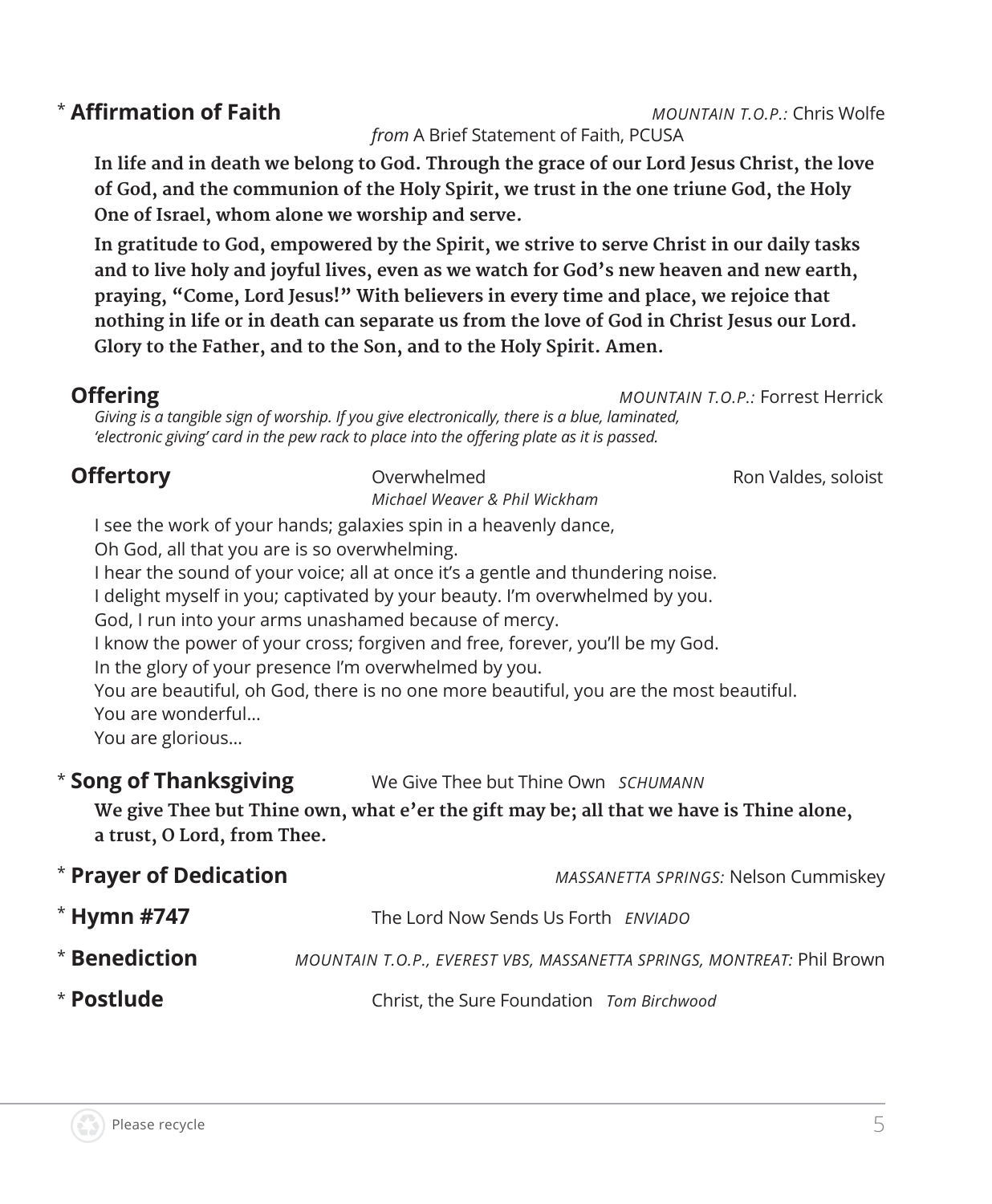### **TARTAN TROT: TARTAN TIMES TEN**

Today we kick off our Tartan Trot 2016 Sponsor Campaign! We are celebrating Tartan Times Ten, 10 years of the best road race in Dunwoody and ten years of supporting mission trips and outreach at Saint Luke's. Stop by our table in the lobby **TODAY** to make a pledge. We have a special tartan gift just for YOU, our best sponsors! With your help, we will make our 10th race the best one yet.

# **YOUTH CONNECTION Phil Brown**

philbrown@slpres.org / 770.393.1424 ext. 238

Stay current with Saint Luke's Youth Ministry by signing up for text message updates. Dial 81010 and text: for Middle School updates: youth, text **@6th-8thSL** parents, text **@MSparentSL** for High School updates: youth, text **@9th-12thSL** parents, text **@HSparentSL**

- **AUG. 23 Serving dinner at Druid Hills Night shelter** Meet at the church at 5:30 p.m. to pack up. Sign up for food at: http://tinyurl.com/DruidHillsYouth
- **AUG. 30 Pancake Breakfast** We need adult volunteers to oversee the different youth jobs. Please sign up to help: http://tinyurl.com/SLPCpancake. Thanks!

**6th Grade Pool Party** Rising 6th graders are invited to this annual gathering at the home of Annie & John Hardy. 12:45 - 2:25 p.m.; lunch and beverages provided. Bring your bathing suit and learn about the youth group at Saint Luke's. Parents: come with any questions, learn about our youth group and get acquainted with what we are all about. Please RSVP to lizcatlett@slpres.org or philbrown@ slpres.org ASAP.

Sunday, Aug. 30th is the annual Saint Luke's

# **Pancake Breakfast** and **Kickoff** of the new program year!

# 9:30 in the Great Hall. FREE. No reservations necessary.

*Invite your friends and neighbors to "come as they are" and learn more about* 

*the many ways to be a part of Living God's Story at Saint Luke's.* 

*And don't miss this year's added bonus: our first-ever* 

*Living Wax Museum of Bible Characters, open from 10:15-10:45.*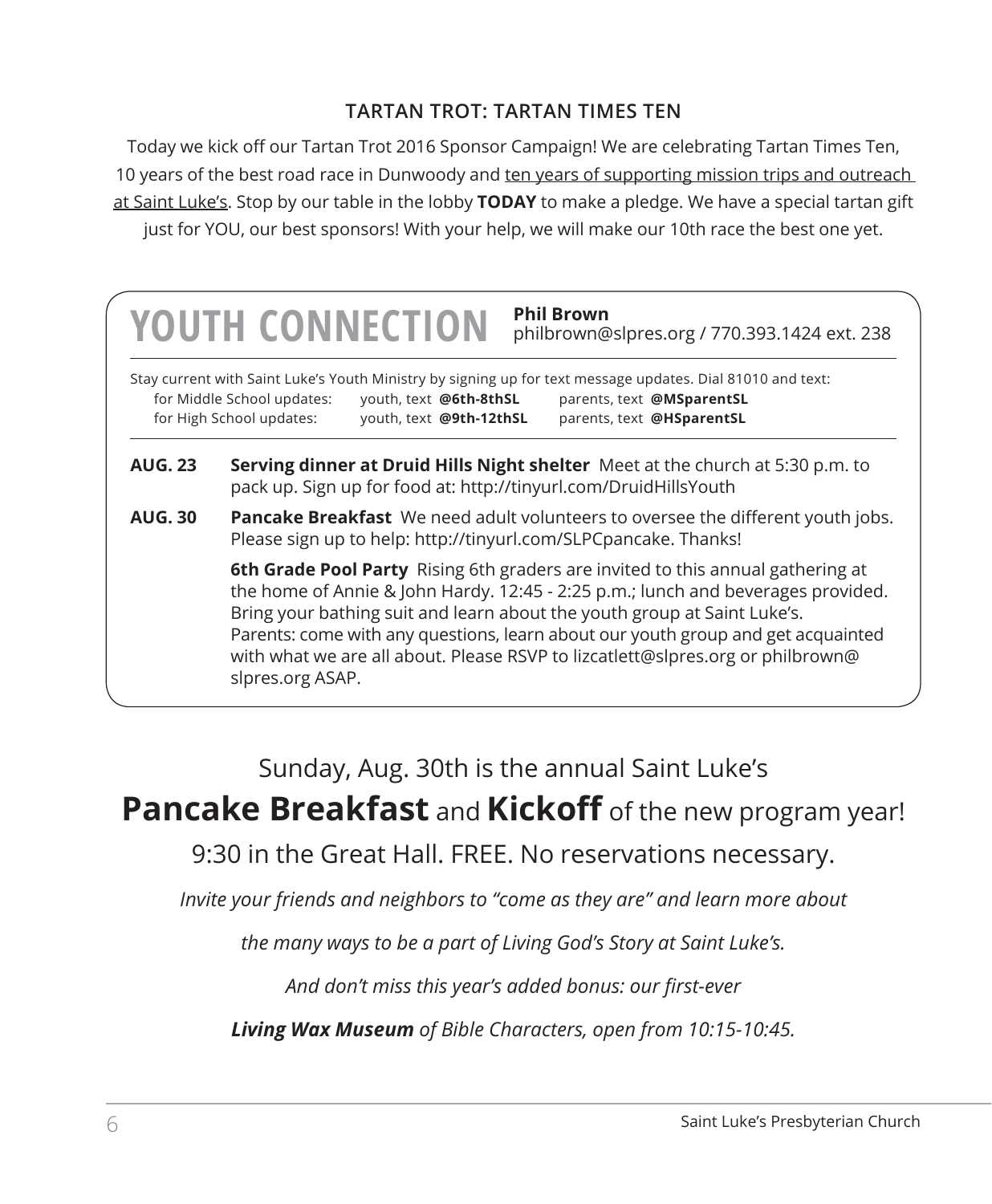#### **SPLASH!** *CHILDREN'S* **Catherine Anne Thomas** cathomas@slpres.org / 770.393.1424 ext. 228

**FAITHFUL VOLUNTEERS NEEDED!** Our weekly program during the 11:00 worship service, *Faithful Friends*, needs friendly adult volunteers to facilitate a simple, pre-planned lesson with K-2nd Grade kids each week. Please use http://www.signupgenius.com/go/20f0444a9af2fa13faithful1 to sign up for Sundays this Fall. Thank you for your faithful service!

**LIVING WAX MUSEUM** It's not too late to sign up to be a Bible character in our 'museum' during the Pancake Breakfast on Aug. 30. See the display in the main lobby for info, ideas and costumes; pick out what you need (please return costumes on the 30th).

**LOVE PRINGLES?** Children's Ministries are collecting Pringle's potato chip cans for an upcoming Feast project. Recycle yours by leaving them in the copy room in the administrative offices; empty (or full!) cans are appreciated.

# **ADULT MINISTRY Shannon Dill**

shannondill@slpres.org / 770.393.1424 ext. 229

**ADULT SUNDAY SCHOOL** Several adult classes meet between the worship services from 9:30-10:30 a.m. - we'd love for you to join us! Descriptions of current groups are available on our website (slpres.org) or http://bit.ly/AdultSundaySchool

**FRIDAY MORNING MEN'S BIBLE STUDY**  Fellowship and Bible study every Fri. from 6:40-8:00 a.m. in the Parlor with Dan Joyce.

**JESUS IN THE GOSPELS,** begins Tues., Sept. 15, 7-9 p.m. in the Session Room. You are invited to attend this fifth Disciple class to study the life and work of Jesus as described in Matthew, Mark, Luke, and John. Class leaders: Sandra Clay & Carol Sweigert. Cost: approx. \$55 (see Shannon Dill for assistance; her contact info is above). Sign up with Liz Catlett as soon as possible to order materials: 770.393.1424, ext. 236 / lizcatlett@slpres.org.

**AIM FOR THE MOUNTAIN: OCT. 22-25** The annual Adults in Ministry trip to Mountain T.O.P. (TN Outreach Project) in the Cumberland mountains has been set! Mark your calendars today and watch your bulletin for more info. (Ted Guerrant: atlguerrants@bellsouth.net)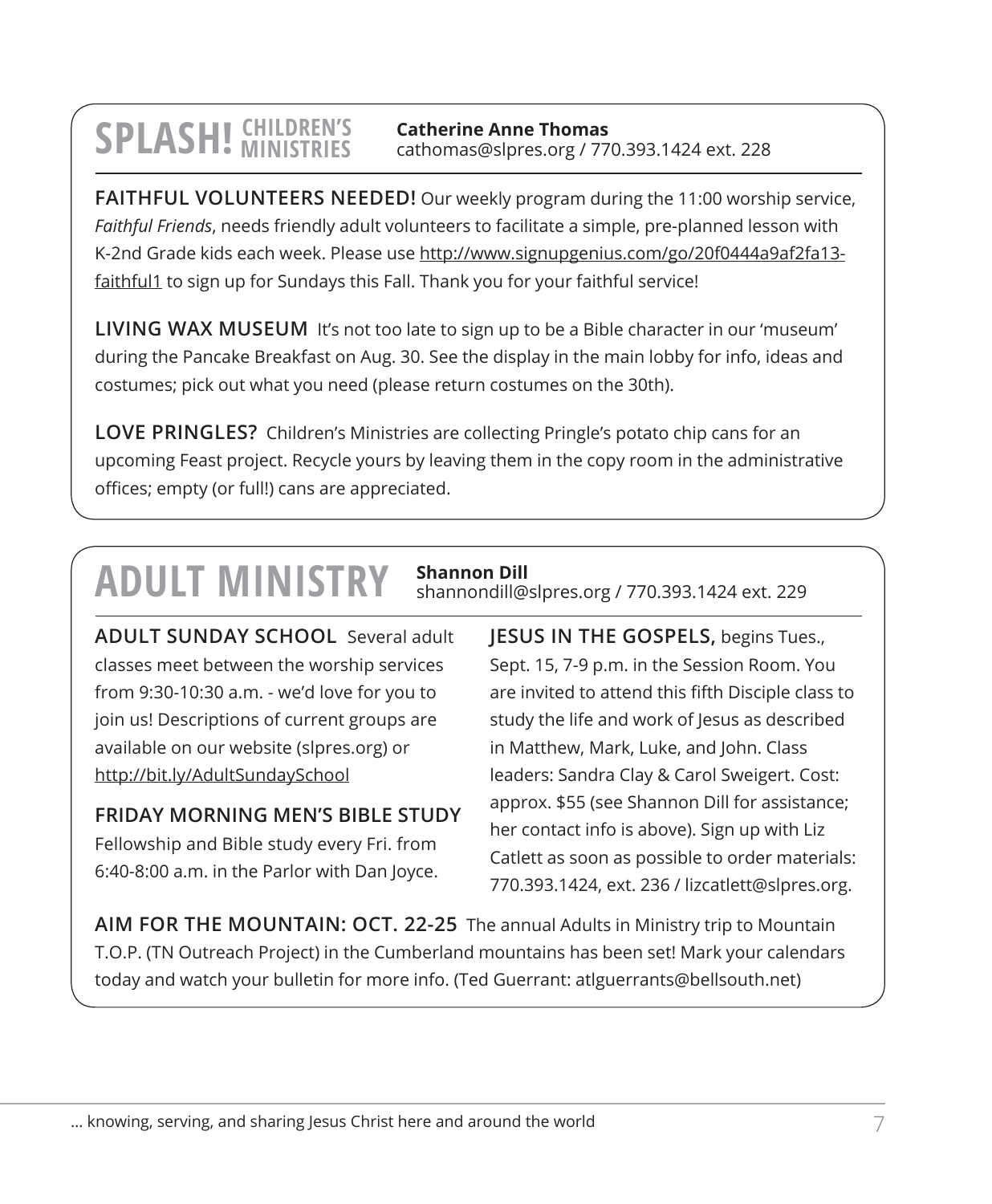# **MUSIC MINISTRY** Clair Maxwell clairmaxwell@slpres.org / 770.393.1424 ext. 227

**CELEBRATE THE ARTS CONCERT SERIES** The 2015-2016 schedule of events has been released! Take a look at the line up, mark your calendars and plan to attend:

> Sept. 13, 3:00 p.m. Lilburn Summer Singers Oct. 2, 7:00 p.m. Organ Recital & Silent Film Dec. 6, 4:00 p.m. Toys for Tots Benefit Concert Dec. 13, 11:00 a.m. Lessons & Carols Service Mar. 6, 2016 4:00 p.m. New York Comes to Saint Luke's Apr. 24, 2016 6:30 p.m. Chastain at Saint Luke's

**FRIENDS OF MUSIC** We appreciate your financial support of the *Celebrate the Arts* concert series at any level. If you would like to make a contribution and become a Friends of Music patron, please contact Clair Maxwell (info above). Info and donation sheets are also available in the literature racks located in the narthex and the main lobby.

**CHANCEL CHOIR** and **FESTIVAL RINGERS** begin rehearsals on Wed., Aug. 26. Bell ringers: 6:30-7:20 p.m. in the Bell Room. Singers: 7:30 -9:00 p.m. in the Choir Room. ALL ARE INVITED TO JOIN – no experience is necessary! The only requirements are your availability most weeks and the desire to make music in a fun environment. Contact a choir member or Clair Maxwell (info above) for more information.

### **FITNESS OPPORTUNITIES**

- > **CHRISTIAN DANCE PARTY** / exercise class Thurs., 7-8:00 p.m.; \$6/class. Ciara Simone: CiaraSimone@yahoo.com / 404.454.7869.
- > **TAI CHI** Tues. & Thurs., 12:30-1:30 p.m.; \$10/class. Sam Evans: educcons@aol.com / 678.650.2399.

**SAINT LUKE'S LIBRARY** is located above the main lobby/Manhasset entrance. This beautiful, peaceful, well-stocked room has all types of books for all types of readers. Check it out!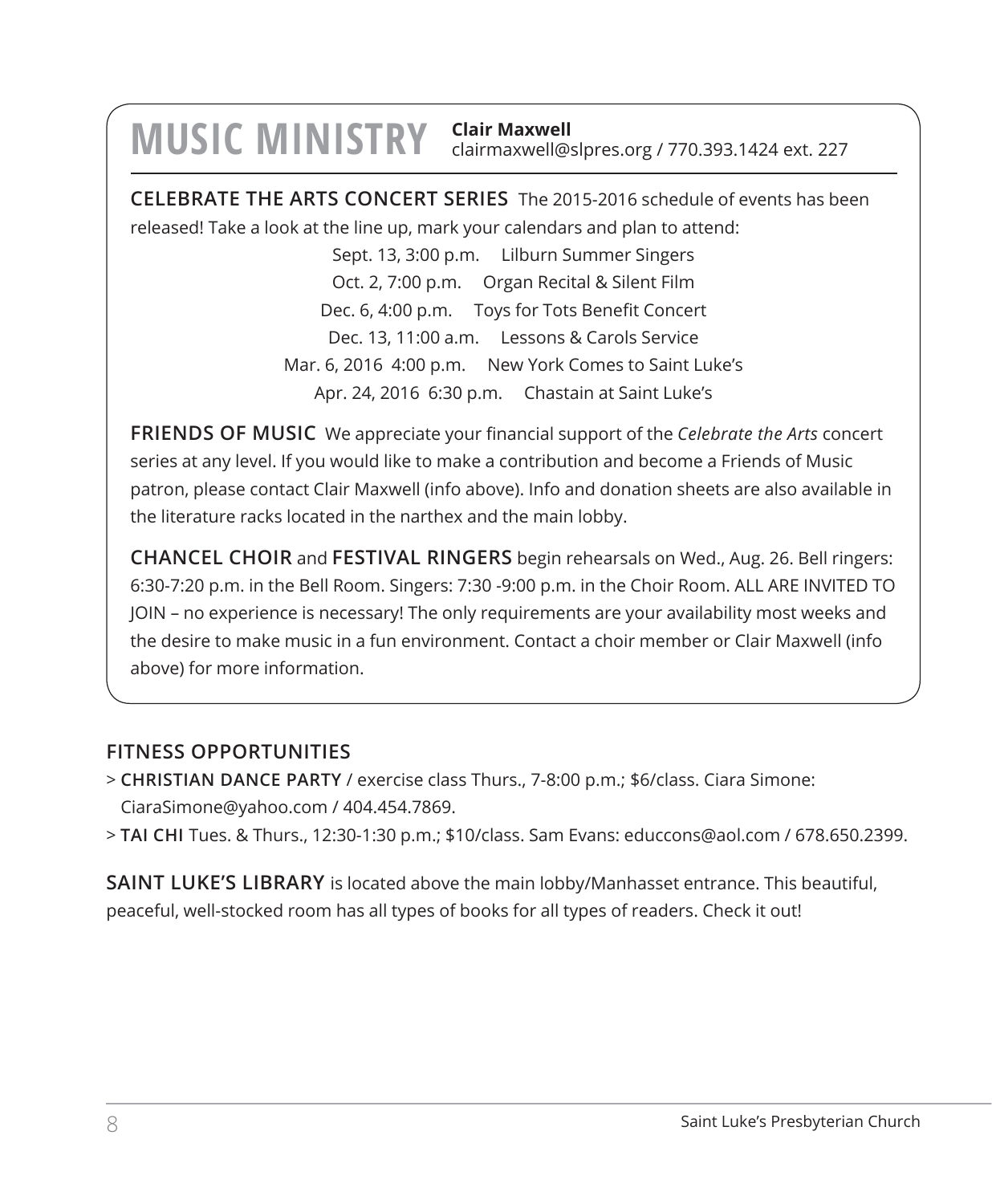# **CUB SCOUT OPEN HOUSE** is **TODAY**,

Aug. 23rd, at 3:30 p.m. in the chapel. The Open House is for any boy from first to fifth grades who wants to join Scouting with Saint Luke's. Come find out more today or email the Cubmaster of Pack 764, Peter Keohane, at keohanepc@gmail.com.

### **ARE YOU LOOKING FOR A BIBLE STUDY**

for your elementary age student(s)? Just ASK! After School Kids (A.S.K.) is a weekly Bible study for K-5th graders from all different backgrounds, churches, and degrees of Bible knowledge. We meet on Mondays after school from 4:00-5:30 p.m. at Saint Luke's, Sept. 14 - Nov. 16 (10 wks). Fee is \$25/student which includes Bible, lesson booklet, t-shirt, and tote bag. For registration and information contact Judy Weathers: weathers5002@gmail.com or 404.444.5002.

#### **PRESBYTERIAN WOMEN REGISTRATION!**

Join us at one of our three monthly circle meetings beginning in Sept.: 2nd Mondays at 9:30 a.m. (childcare available) or 7:30 p.m., or 2nd Tuesdays at 9:30 a.m. This year we will study the devotional *Come to the Waters*, by Judy Record Fletcher. Stop by our table in the lobby on **Aug. 30** for more information and to register. Contact PW Moderator Faye Cashwell: faye@ cashwellhome.com

**"...THERE AIN'T NO CURE FOR THE SUMMERTIME BLUES."** If this song has been on your mind (as sung by *The Who* and *Alan Jackson*)… don't feel beat by the heat! Our Stephen Ministers are available to listen without passing judgment as you share your concerns, worries or fears. Confidentiality is always respected. We hope you will be feeling better before the song "See You in September" (by *The Happenings*) shares your playlist. Contact Stephen Leaders Shannon Dill (770.393.1424, ext. 229) or Laura Strange for a referral.

**VISITING CARE TEAM** connects with members who are not able to come to church, but benefit from some personal contact with their church family. Contact Maria Barnhart: mariabarnhart@comcast.net / 770.399.5204.

**PRAYER MINISTRY** The prayer team offers intercessory prayers to God on Sundays at 10:35 a.m. in Room 137. Please join us. Contact Paula Barbin: barbin@fulton.k12.ga.us.

**GREEN TEAM UPDATE** The Dekalb County recycling bins have arrived! Throughout Saint Luke's, you will see special trash cans labeled for recyclable materials. The Green Team is working hard to make Saint Luke's a better steward of our environment – look for these new cans and use them!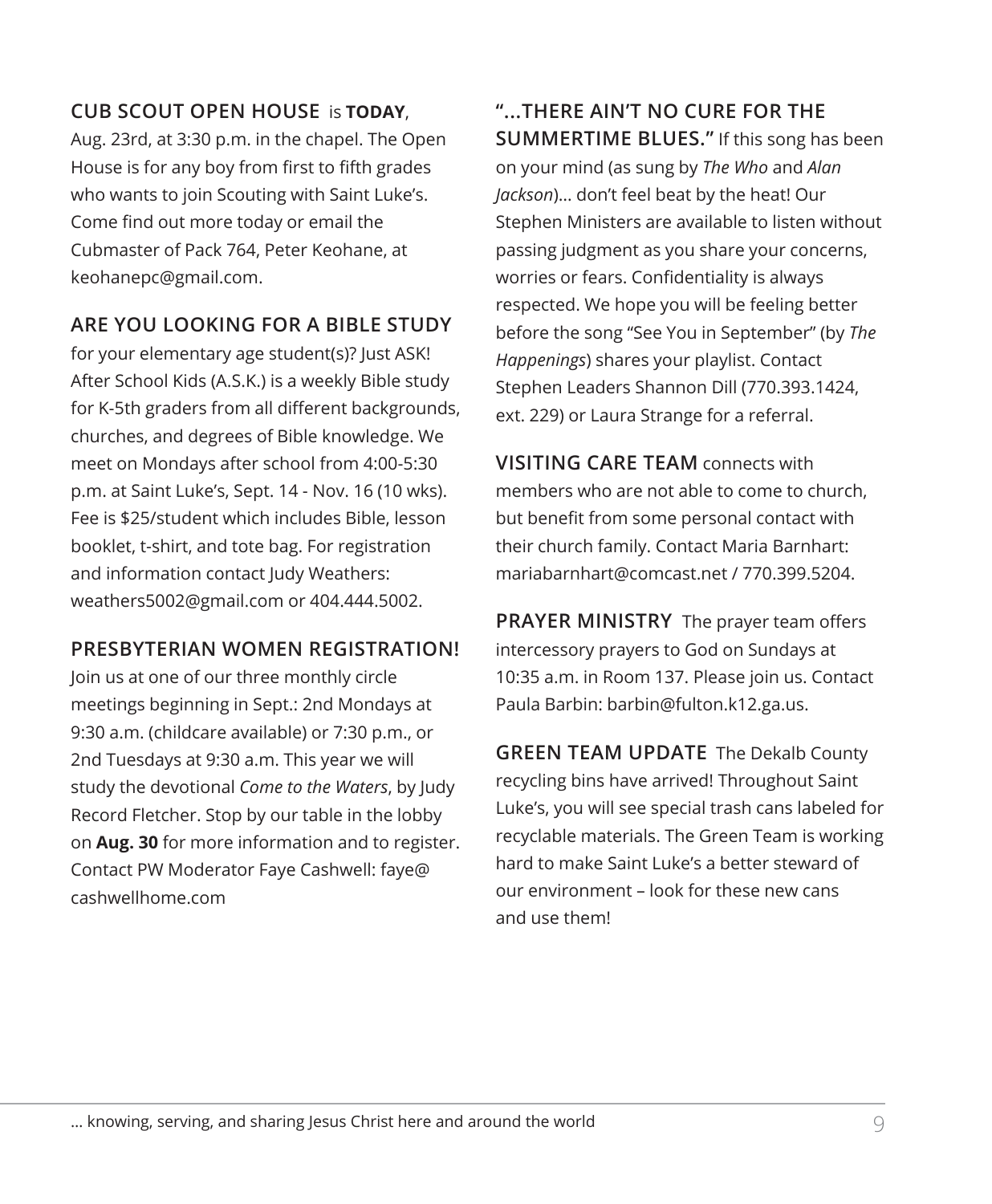**FAMILY PROMISE** You can help homeless children and their families by serving them right here at Saint Luke's. Last year, Family Promise North Fulton/DeKalb served 18 families (15 of whom then graduated to stable housing) for a total of 55 individuals whose lives we touched and helped to better! **Our next hosting week is Sept. 20-27.** Sign up at http://tinyurl.com/SLPCFPSep2015. As always, the biggest skill requirements are your presence and a welcoming smile. Families are encouraged to volunteer together — our young guests love it when kids come to play! Questions: David King (cardheel@yahoo.com) or Beth Underhill (bunderhill.mail@gmail.com)

# **NEW YEAR FOR JOURNEY AND IOH MEALS: SEPT 2015 - AUG 2016**

 **JOURNEY** Provides shelter and food for approximately 26 homeless men. Saint Luke's prepares and serves a meal on the fourth Sunday of each month. Eating with the men is encouraged and they injoy the companionship.

 **INTERFAITH OUTREACH HOME (IOH)** provides transitional housing for homeless families. On the third Thursday of each month, the adults have life skills training and Saint Luke's provides and delivers a meal (approx. 15 kids and 10 adults). Meal expenses are reimbursable by Saint Luke's.

Volunteers are needed for all months. Sign up your family, group or class in the lobby or call Al Bridges at 770.394.6581. **VOLUNTEER NOW!**

**HELPING HANDS** This ministry matches short term needs (like setting up a computer, driving a member to an appointment, changing light bulbs) with available resources (your time and talents). If you can help, contact Barry Smith: pseinc@ mindspring.com / 404.731.7020. If you need a Helping Hand, contact your Deacon.

**R.O.C.K. (REACHING OUT THROUGH CROCHETING & KNITTING)** Men and women of any age and skill level are welcome to join us every Wed., 10 a.m. to Noon in the Parlor.

**MEAL MINISTRY** provides meals for members recovering from a surgery or illness, suffering the loss of a loved one, or celebrating a birth or adoption. If you are interested in delivering a meal or would like more info, please contact Sandra Clay: sandrabclay@comcast.net

**BUY SOME, SHARE ONE** Support local food pantries by buying an extra item every time you go to the grocery store! Donations are collected in the main lobby. Donations go to the Interfaith Outreach Home (IOH) and Community Assistance Center (CAC).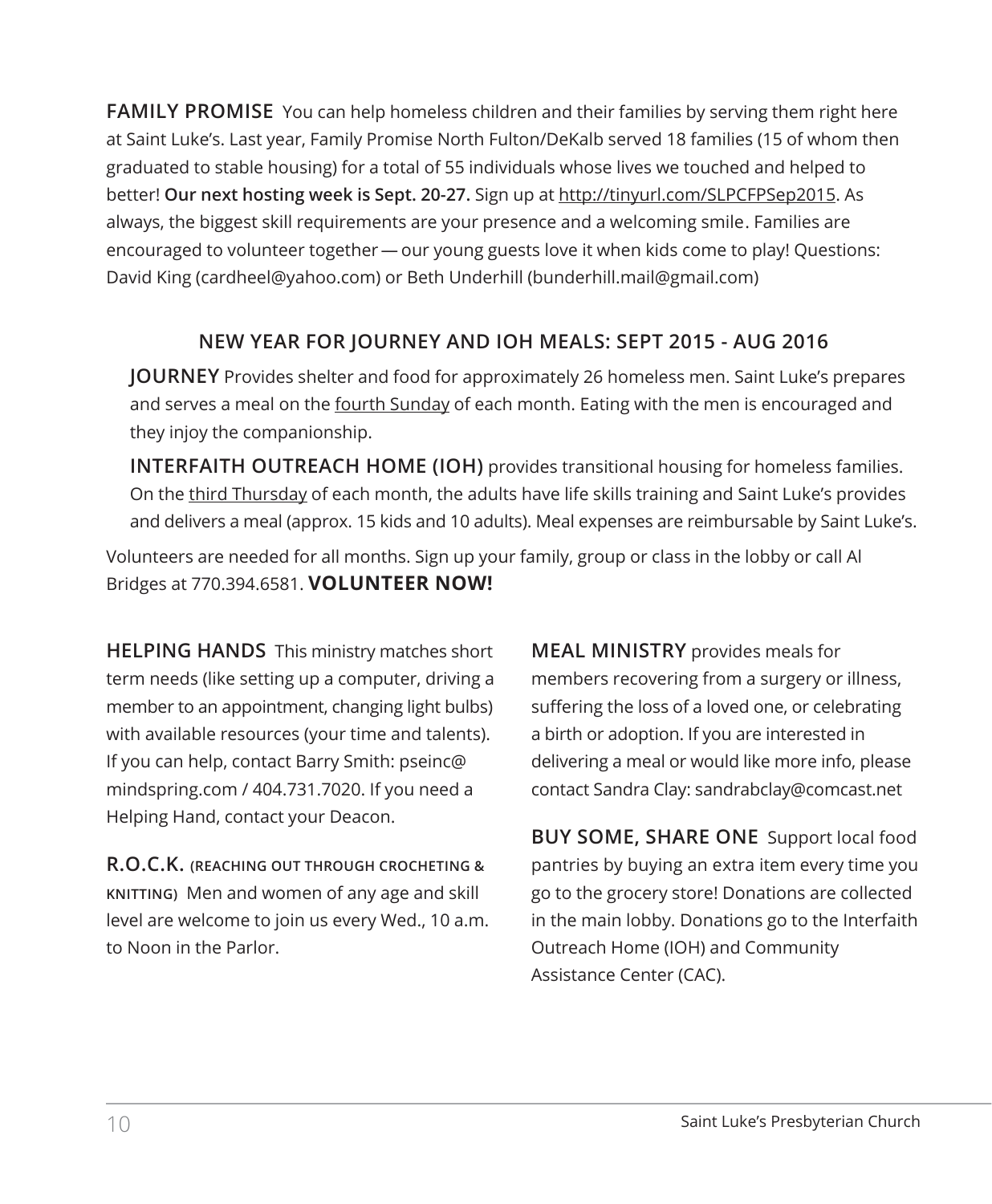**ACOLYTES. . Cailin Thelen** 770.330.9622 / cailinthelen@gmail.com

**CHANCEL GUILD . . . . . . . . . . . . Tricia Igleheart** 770.395.0412 / triciaigleheart@gmail.com

**CHAPEL GUILD.................Bill Barbin** wjbpsu70@comcast.net

**CONTINENTAL BREAKFAST. . . . . . . Meg Wallace** 404.293.1328 / megwallace24@gmail.com **SIGN UP: http://breakfast.slpres.org**

**FAITHFUL FRIENDS**. **Catherine Anne Thomas** 770.393.1424 x228 **/** cathomas@slpres.org **SIGN UP: http://faithfulfriends.slpres.org**

**FLOWERS**. . **Celeste Fischer**: 404.434.8099 . **Faye Cashwell**: 770.409.1960 **SIGN UP: Lobby Bulletin Board; \$80**

**GREETERS . . . . . . . . . . . . . . . . . . Shawn Hamlin** 770.559.0211 / shawnhamlin@hotmail.com **SIGN UP: http://greeter.slpres.org**

LAY READERS . . . . . . . . . . . . . . . . Wayne Radloff 404.668.7647 / wayneradloff@gmail.com

**PEW RACK COMMITTEE**....... Iean Kammerer 770.522.9612 / kammererj@bellsouth.net

**SOUND & VIDEO . . . . . . . . . . . . . . . . Roby Price** 770.393.1424 x244 / RobyPrice@slpres.org

**USHERS**. . **Paula Humer** pvhumer@gmail.com

**SAINT LUKE'S OFFICE**. . **770.393.1424** hours are Mon.-Fri., 8:30 a.m. - 4:30 p.m.

**PRAYER GUIDE...............Sally Hawkins** Call Sally with questions or requests

**CHURCH CALENDAR**. . **Bonnie Farrar** Call Bonnie (ext. 225) with schedule requests

#### **YOU ARE INVITED**

*Make plans to join your Saint Luke's family in the Great Hall for a luncheon after the 11 a.m. worship service on the following Sundays:*

> November 22 December 20 February 7 March 20 April 10 May 22

*Meals are \$5/person (\$15/family max). Watch for RSVPs before each event and feel free to invite a friend!*